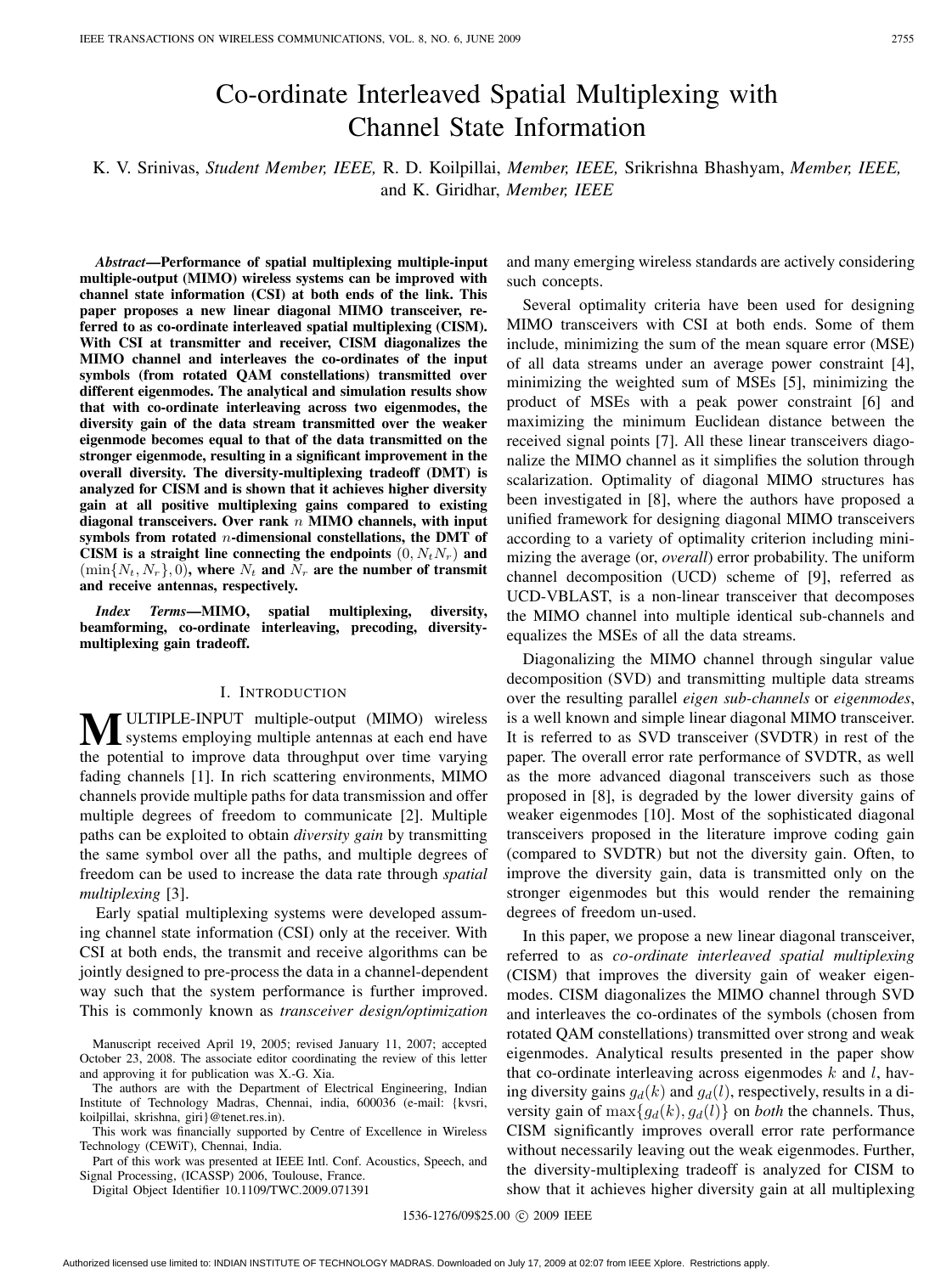gains compared to existing diagonal transceivers.

**Notation:** Bold upper case and lower case letters denote matrices and vectors, respectively.  $a_{kl}$  denotes  $(k, l)^{th}$  entry of matrix **A** and  $b_k$  denotes  $k^{th}$  element in vector **b**.  $\Re x$  and  $\Im x$  are real and imaginary parts of x and  $j := \sqrt{-1}$ . **I**<sub>N</sub>,  $(\cdot)^T$ and  $(\cdot)^H$  denotes  $N \times N$  identity matrix, transposition and conjugate transposition, respectively. Pr $\{\cdot\}$ , E[ $\cdot$ ] and  $\|\cdot\|$ denote the probability of the event in brackets, expectation and  $L_2$ -norm of a vector, respectively. |a| indicates largest integer less than or equal to a.

#### II. SYSTEM MODEL

Consider a  $N_t \times N_r$  MIMO system with  $N_t$  transmit and  $N_r$  receive antennas. The discrete time baseband input-output relation of the MIMO channel is

$$
y = Hs + n,\tag{1}
$$

where  $\mathbf{s} \in \mathbb{C}^{N_t \times 1}$  and  $\mathbf{y} \in \mathbb{C}^{N_r \times 1}$  are transmit and receive symbol vectors, respectively,  $\mathbf{H} \in \mathbb{C}^{N_r \times N_t}$  is the channel matrix, and  $\mathbf{n} \in \mathbb{C}^{N_r \times 1}$  is the additive noise vector with  $n_i \sim \mathcal{CN}(0, \sigma^2)$  and  $E[\mathbf{n}\mathbf{n}^H] = \sigma^2 \mathbf{I}_{N_r}$ . The channel gains  ${h_{ij}}$  are assumed to be independent, frequency-flat Rayleigh fading and hence,  $\{h_{ij}\}\$ are i.i.d with  $h_{ij} \sim \mathcal{CN}(0, 1)$ . We define  $m := \max\{N_t, N_r\}, n := \min\{N_t, N_r\}$  and  $W :=$  $\mathbf{H}\mathbf{H}^H$  when  $N_r \leq N_t$  and  $\mathbf{W} := \mathbf{H}^H\mathbf{H}$  when  $N_r > N_t$ , and consider a slow-fading environment. For uncorrelated Rayleigh MIMO channels,  $rank(\mathbf{H}) = n = min\{N_t, N_r\}.$ 

Let the SVD of **H** be  $\mathbf{H} = \mathbf{U}\Lambda \mathbf{V}^H$ , where  $\mathbf{U} \in \mathbb{C}^{N_r \times N_r}$ and  $\mathbf{V} \in \mathbb{C}^{N_t \times N_t}$  are unitary matrices, and  $\mathbf{\Lambda} \in \mathbb{R}^{N_r \times N_t}$  is a diagonal matrix with  $\sqrt{\lambda_k} \in \mathbb{R}^+$ , the  $k^{th}$  largest singular value of **H**, as its  $k^{th}$  diagonal element [11]. Let  $\mathbf{x} \in \mathbb{C}^{K \times 1}$ ,  $K \leq$ *n*, be the symbol vector with  $x_k \in \mathcal{X}_k$ ,  $1 \leq k \leq K$ , where  $\mathcal{X}_k$ is a unit energy QAM signal set employed on the  $k^{th}$  eigen sub-channel, and  $E[\mathbf{x} \mathbf{x}^H] = \mathbf{I}_K$ . By transmitting  $\mathbf{s} = \mathbf{V}_K \mathbf{P} \mathbf{x}$ , where  $V_K$  contains the first K columns of V, and by premultiplying the received vector **y** with  $U_K^H$ , we get

$$
\mathbf{r} = \mathbf{\Lambda}_K \mathbf{P} \mathbf{x} + \mathbf{w} \tag{2}
$$

where  $\mathbf{r} = \mathbf{U}_{K}^{H} \mathbf{y}$ ,  $\mathbf{w} = \mathbf{U}_{K}^{H} \mathbf{n}$  and  $\mathbf{\Lambda}_{K} = \text{diag} \left( \{ \sqrt{\lambda_{k}} \}_{k=1}^{K} \right)$ .<br>  $\mathbf{P} = \text{diag} \left( \frac{f}{\sqrt{n_{k}}} \right)$  where  $n_{k} > 0$  is the nower allocated **P** = diag  $(\{\sqrt{p_k}\}_{k=1}^K)$  where  $p_k \ge 0$  is the power allocated<br>to the k<sup>th</sup> data stream. The transmit power is constrained such to the  $k^{th}$  data stream. The transmit power is constrained such that  $\sum_{k=1}^{K} p_k \leq P$ , and SNR :=  $P/\sigma^2$  is the average SNR at each receive antenna.

K denotes the number of *active* eigenmodes or eigen subchannels and the transmission scheme discussed above is referred to as SVD transceiver (SVDTR) in rest of the paper. It is also called multiple beamforming [12], and maximum eigenmode beamforming (MEBF) corresponds to  $K = 1$ .

## *A. Performance Measures: Diversity gain and Diversity-Multiplexing Tradeoff*

At high SNR, the average symbol error probability (SEP), denoted by  $P_s$ , can be approximated as  $P_s \approx (g_c \text{SNR})^{-g_d}$ , where  $g_c$  is the *coding gain* and  $g_d$  is referred to as the *diversity gain* [13]. The diversity gain  $g_d(k)$  of  $k^{th}$  eigen subchannel has been determined in [10] as

$$
g_d(k) = (m - k + 1)(n - k + 1), \quad k = 1, ..., n \quad (3)
$$

and was also shown that  $g_d(k)$  does not improve with spatial power allocation. With  $K$  active eigenmodes, the overall diversity gain of SVDTR is  $g_d = \min_{k=1,\dots,K} \{g_d(k)\}\.$  Diversity gains of most of the advanced diagonal transceivers are same as that of SVDTR [10].

The diversity-multiplexing tradeoff (DMT) [2] is a more fundamental performance measure of a MIMO transceiver in slow-fading scenario as it captures diversity gain *and* multiplexing gain. A diversity gain  $d(r)$  is achieved at a multiplexing gain r, if the data rate scales as  $R = r \log SNR$ b/s/Hz and the SEP is

$$
P_s(r \log \mathsf{SNR}) \doteq \mathsf{SNR}^{-d(r)} \tag{4}
$$

where  $\dot{=}$  denotes exponential equality [2]. Note that  $g_d$  is the diversity gain for fixed input data rate (i.e.,  $g_d = d(0)$ ), and diversity gain for *fixed* input data rate (i.e.,  $g_d = d(0)$ ), and to distiguish from  $d(r)$ , it is referred to as *classical* diversity gain [14] wherever necessary. The DMT for SVDTR has been evaluated in [12]. We derive the DMT of CISM in section V.

#### III. CO-ORDINATE INTERLEAVED SPATIAL MULTIPLEXING

In this section, co-ordinate interleaved spatial multiplexing (CISM) is described. The proposed scheme is based on coordinate interleaving (CI), a technique which was originally proposed to exploit the *co-ordinate*, or, *component* level diversity for single antenna transmission over Rayleigh fading channels [15], [16]. The idea is to interleave the real and imaginary parts of the complex symbols at the transmitter such that they go through independently fading channels. For CI to be effective, no two signal points in the signal set  $X$ should have the same co-ordinate. This condition can be met by rotating the standard  $M$ -QAM signal sets [15], [16]. In the following, we assume that the signal sets  $\{\mathcal{X}_k\}_{k=1}^K$  are appropriately rotated. The effect of rotation angle and the optimal angle of rotation are discussed in subsequent sections.

#### *A. CISM Transceiver*

• Interleave real and imaginary parts of  ${x_k}_{k=1}^K$   $(K \leq n)$ <br>to obtain  $f \tilde{x}_k$ ,  $K$  where to obtain  $\{\tilde{x}_k\}_{k=1}^K$ , where,

$$
\tilde{x}_k = \Re x_k + \jmath \Im x_{K-(k-1)} \tag{5}
$$

- Transmit  $\mathbf{s} = \mathbf{V}_K \mathbf{P} \tilde{\mathbf{x}}$ , where  $\tilde{\mathbf{x}} = [\tilde{x}_1 \ \tilde{x}_2 \dots \tilde{x}_K]^T$ <br> **Receive**  $\tilde{\mathbf{v}} = \mathbf{H} \mathbf{s} + \mathbf{n} = \mathbf{H} \mathbf{V}_K \mathbf{P} \tilde{\mathbf{v}} + \mathbf{n}$
- Receive  $\tilde{\mathbf{y}} = \mathbf{H}\mathbf{s} + \mathbf{n} = \mathbf{H}\mathbf{V}_K\mathbf{P}\tilde{\mathbf{x}} + \mathbf{n}$
- Obtain  $\tilde{\mathbf{r}} = \mathbf{U}_{K}^{H} \tilde{\mathbf{y}} = \mathbf{\Lambda}_{K} \mathbf{P} \tilde{\mathbf{x}} + \mathbf{w}$ , where  $\mathbf{\Lambda}_{K} =$ <br>diag  $\left(\frac{\mathbf{f}_{A} \cdot \mathbf{\Lambda}_{K}}{\mathbf{f}_{A}}\right)$  and  $\mathbf{w} = \mathbf{I}^{H} \mathbf{n}$ Ubtain  $\mathbf{r} = \mathbf{U}_{KY} = \mathbf{\Lambda}_{KY} \mathbf{r}_{k}$ <br>diag  $\left(\left\{\sqrt{\lambda_k}\right\}_{k=1}^K\right)$  and  $\mathbf{w} = \mathbf{U}_{KN}^H \mathbf{n}$ .

$$
\Rightarrow \tilde{r}_k = \sqrt{\lambda_k p_k} \tilde{x}_k + w_k, \ k = 1, \dots, K
$$

• De-interleave  $\tilde{r}_k$  to obtain  $r_k$ :

$$
r_k = \Re \tilde{r}_k + j \Im \tilde{r}_{K-(k-1)}, \ k = 1, \dots, K \qquad (6)
$$

$$
\Rightarrow r_k = \sqrt{\lambda_k p_k} \Re x_k + \jmath \sqrt{\lambda_{K-(k-1)} p_{K-(k-1)}} \Im x_k
$$
  
+  $\Re w_k + \jmath \Im w_{K-(k-1)}$  (7)

• Estimate  $x_k, k = 1, \ldots, K$ :

$$
\hat{x}_k = \arg \min_{x_k \in \mathcal{X}_k} \left| r_k - \left( \sqrt{\lambda_k p_k} \Re x_k + \jmath \sqrt{\lambda_{K - (k-1)} p_{K - (k-1)}} \Im x_k \right) \right|^2 \tag{8}
$$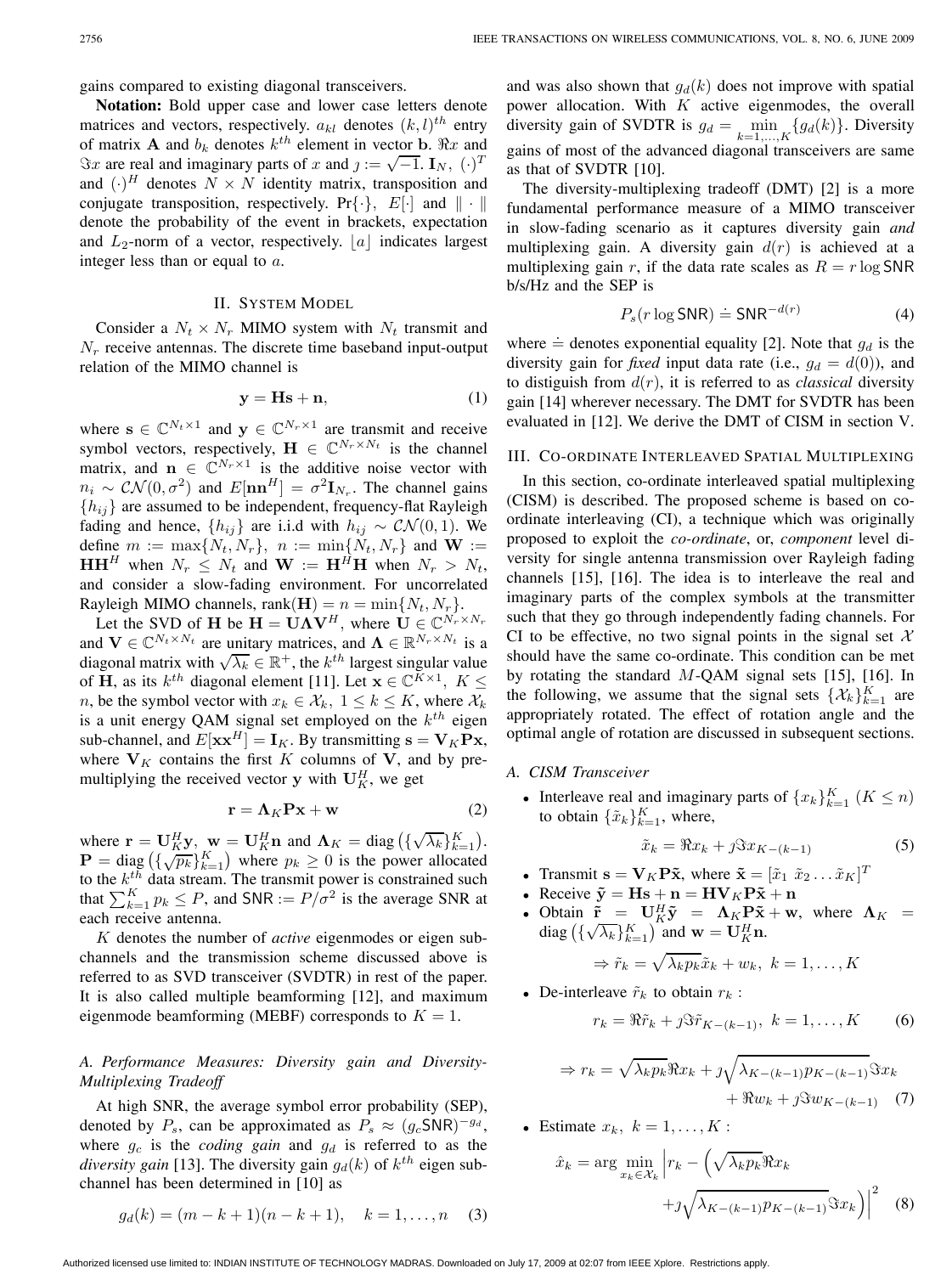As can be seen from (7), the received signals gets decoupled and hence can be decoded by single-symbol maximum likelihood (ML) decoding. It is easy to verify that the received signal power on the interleaved  $k^{th}$  and  $(K - (k - 1))$ <sup>th</sup> eigenmodes is the same and hence,  $\mathcal{X}_k$  and  $\mathcal{X}_{K-(k-1)}$  are assumed to be the same. Among the  $K$  eigenmodes used for transmission, the two symbols transmitted on strongest and weakest eigenmodes are interleaved and the two symbols transmitted on second strongest and second weakest eigenmodes are interleaved and so on. When  $K$  is an odd number, symbols transmitted on  $\left(\frac{K+1}{2}\right)^{th}$  eigenmode will not get affected by the interleaving.

#### IV. DIVERSITY GAIN OF CISM

The error rate performance of CISM, in particular, the diversity gain, is analyzed in this section. We consider *uncoded* transmission over  $K \le n$  eigenmodes with<sup>1</sup>  $p_k = P/K$ ,  $k =$ 1, ..., K, and assume  $\mathcal{X}_k = \mathcal{X}_{K-(k-1)}$ . MIMO channels with rank $(H) = 2$  are considered in the foolowing and rank( $H$ ) > 2 case is deferred to section V.

#### *A. MIMO Channels with rank* $(H) = 2$

Consider  $\mathbf{H} \in \mathbb{C}^{N_r \times N_t}$  with  $n = \min\{N_t, N_r\} = 2$ . When { $h_{ij}$ } are i.i.d and  $h_{ij}$  ~  $\mathcal{CN}(0,1)$ , rank(**H**) =  $n = 2$  with probability one. For illustrative purpose, we consider 4-QAM signaling and analysis for any  $M$ -QAM can be done in a similar way.

Let  $X_1 = X_2 = X = \{x_A, x_B, x_C, x_D\}$  where  $x_A =$ <br> $\frac{\partial (1+a)}{\partial x_B}$ ,  $x_B = e^{j\theta}(-1+a^{\frac{1}{2}})$ ,  $x_B = -x_A$  and  $x_B = -x_B$  $e^{j\theta}(\frac{1}{2}+j\frac{1}{2})$ ,  $x_B = e^{j\theta}(-\frac{1}{2}+j\frac{1}{2})$ ,  $x_C = -x_A$  and  $x_D = -x_B$ .<br>Let  $P_{s,k}^{4-\text{QAM}}$  denote the SEP on  $k^{th}$  eigenmode and  $P_s^{4-\text{QAM}}$  be the average SEP, averaged over both the eigenmodes.

*Result* 1*:*  $P_{s,1}^{4\textrm{-QAM}} = P_{s,2}^{4\textrm{-QAM}} = P_s^{4\textrm{-QAM}}$  and

$$
P_s^{4\text{-QAM}} \le \Pr\{x_A \to x_B\} + \Pr\{x_A \to x_C\} + \Pr\{x_A \to x_D\}
$$
\n<sup>(9)</sup>

where

$$
\Pr\{x_A \to x_B\} = \Pr\{x_A \to x_D\} =
$$
\n
$$
\frac{m}{2\pi} \int_0^{\frac{\pi}{2}} \frac{1}{(1 + \frac{\text{SNR}}{\text{S} \sin^2 t} \cos^2 \theta)^{m+1} (1 + \frac{\text{SNR}}{\text{S} \sin^2 t} \sin^2 \theta)^{m-1}} dt
$$
\n
$$
+ \frac{m}{2\pi} \int_0^{\frac{\pi}{2}} \frac{1}{(1 + \frac{\text{SNR}}{\text{S} \sin^2 t} \cos^2 \theta)^{m-1} (1 + \frac{\text{SNR}}{\text{S} \sin^2 t} \sin^2 \theta)^{m+1}} dt
$$
\n
$$
- \frac{m - 1}{\pi} \int_0^{\frac{\pi}{2}} \frac{1}{(1 + \frac{\text{SNR}}{\text{S} \sin^2 t} \cos^2 \theta)^m (1 + \frac{\text{SNR}}{\text{S} \sin^2 t} \sin^2 \theta)^m} dt
$$
\n(10)

and

$$
Pr\{x_A \to x_C\} = \frac{m}{2\pi} \int_0^{\frac{\pi}{2}} \frac{1}{(1 + \frac{SNR}{8\sin^2 t}\psi_1)^{m+1}(1 + \frac{SNR}{8\sin^2 t}\psi_2)^{m-1}} dt + \frac{m}{2\pi} \int_0^{\frac{\pi}{2}} \frac{1}{(1 + \frac{SNR}{8\sin^2 t}\psi_1)^{m-1}(1 + \frac{SNR}{8\sin^2 t}\psi_2)^{m+1}} dt - \frac{m - 1}{\pi} \int_0^{\frac{\pi}{2}} \frac{1}{(1 + \frac{SNR}{8\sin^2 t}\psi_1)^m(1 + \frac{SNR}{8\sin^2 t}\psi_2)^m} dt \quad (11)
$$

<sup>1</sup>As power allocation effects only the coding gain but not the diversity gain [10], we consider uniform power allocation.

where  $\psi_1 = 1 - \sin 2\theta$  and  $\psi_2 = 1 + \sin 2\theta$ . *Proof:* See Appendix A.

At high SNR, assuming  $\sin 2\theta \neq 0$  and  $|\sin 2\theta| \neq 1$ , the pairwise error probabilities (PEPs) given above can be approximated as follows.

$$
Pr{x_A \to x_B} \approx \kappa C_{AB} SNR^{-2m}
$$
 (12)

where 
$$
\kappa = \frac{8^{2m}m}{4} \left( \frac{4m-1}{4m} \frac{4m-3}{4m-2} \cdots \frac{1}{2} \right)
$$
 and  
\n
$$
C_{AB} = \frac{1}{(\cos^2 \theta)^{m+1} (\sin^2 \theta)^{m-1}} + \frac{1}{(\cos^2 \theta)^{m-1} (\sin^2 \theta)^{m+1}} - \frac{2(m-1)}{m} \frac{1}{(\cos^2 \theta \sin^2 \theta)^m}
$$
(13)

Similarly,

$$
Pr\{x_A \to x_C\} \approx \kappa C_{AD} SNR^{-2m} \tag{14}
$$

where

$$
C_{AD} = \frac{1}{\psi_1^{m+1}\psi_2^{m-1}} + \frac{1}{\psi_1^{m-1}\psi_2^{m+1}} - \frac{2(m-1)}{m} \frac{1}{(\psi_1\psi_2)^m}
$$
(15)

Hence, at high SNRs,

$$
P_s^{4\text{-QAM}} \le \kappa (2C_{AB} + C_{AD})\text{SNR}^{-2m} \tag{16}
$$

 $\theta_{\text{opt}}$ , the optimal rotation angle, is computed by maximizing the coding gain  $(2C_{AB} + C_{AD})$ . For example, when  $m = 2$ ,  $\theta_{\rm opt} = 27.9^{\circ}$  and for  $m = 4$ ,  $\theta_{\rm opt} = 29.15^{\circ}$ .

 $P_{s,1}$  is lower bounded by the PEP corresponding to confusing  $x_A$  with its nearest neighbor.

$$
\Pr\{x_A \to x_B\} < P_{s,1}^{4\text{-QAM}} \le \left(\text{Union bound on } P_{s,1}^{4\text{-QAM}}\right)
$$

From (12) and (14), we see that,

$$
\kappa C_{AB} \mathsf{SNR}^{-2m} < P_{s,1}^{4\text{-QAM}} \le \kappa \left( C_{AB} + C_{AC} + C_{AD} \right) \mathsf{SNR}^{-2m}
$$

As both the upper bound and lower bound on  $P_{s,1}^{4\text{-QAM}}$  have the same SNR exponent, it follows that data transmitted on first eigenmode has a diversity gain of 2m. By a similar argument, we can show that  $P_{s,2}^{4-\text{QAM}}$  decays as SNR<sup>-2m</sup> and hence the overall diversity gain is  $2m$ . SEP analysis for any  $M$ -QAM can be carried out in a similar way to show that CISM always achieves the maximum diversity gain  $2m$  offered by the channel when rank $(H)=2$ .

When the input symbols are from rotated BPSK, i.e., when  $\mathcal{X}_1 = \mathcal{X}_2 = \mathcal{X} = \{e^{j\theta}, -e^{j\theta}\}\$ , we compute exact SEP without resorting to union bound and is given below.

$$
P_{s,1}^{\text{BPSK}} = P_{s,2}^{\text{BPSK}} = P_{s}^{\text{BPSK}} =
$$
  
\n
$$
\frac{m}{2\pi} \int_{0}^{\frac{\pi}{2}} \frac{1}{(1 + \frac{\text{SNR}}{4\sin^{2}t} \cos^{2}\theta)^{m+1} (1 + \frac{\text{SNR}}{4\sin^{2}t} \sin^{2}\theta)^{m-1}} dt + \frac{m}{2!\pi} \int_{0}^{\frac{\pi}{2}} \frac{1}{(1 + \frac{\text{SNR}}{4\sin^{2}t} \cos^{2}\theta)^{m-1} (1 + \frac{\text{SNR}}{4\sin^{2}t} \sin^{2}\theta)^{m+1}} dt - \frac{m-1}{\pi} \int_{0}^{\frac{\pi}{2}} \frac{1}{(1 + \frac{\text{SNR}}{4\sin^{2}t} \cos^{2}\theta)^{m} (1 + \frac{\text{SNR}}{4\sin^{2}t} \sin^{2}\theta)^{m}} dt
$$
\n(17)

Numerical evaluation of  $\theta_{opt}$  results in  $\theta_{opt} = 45^{\circ}, \forall m \in \mathbb{N}$ .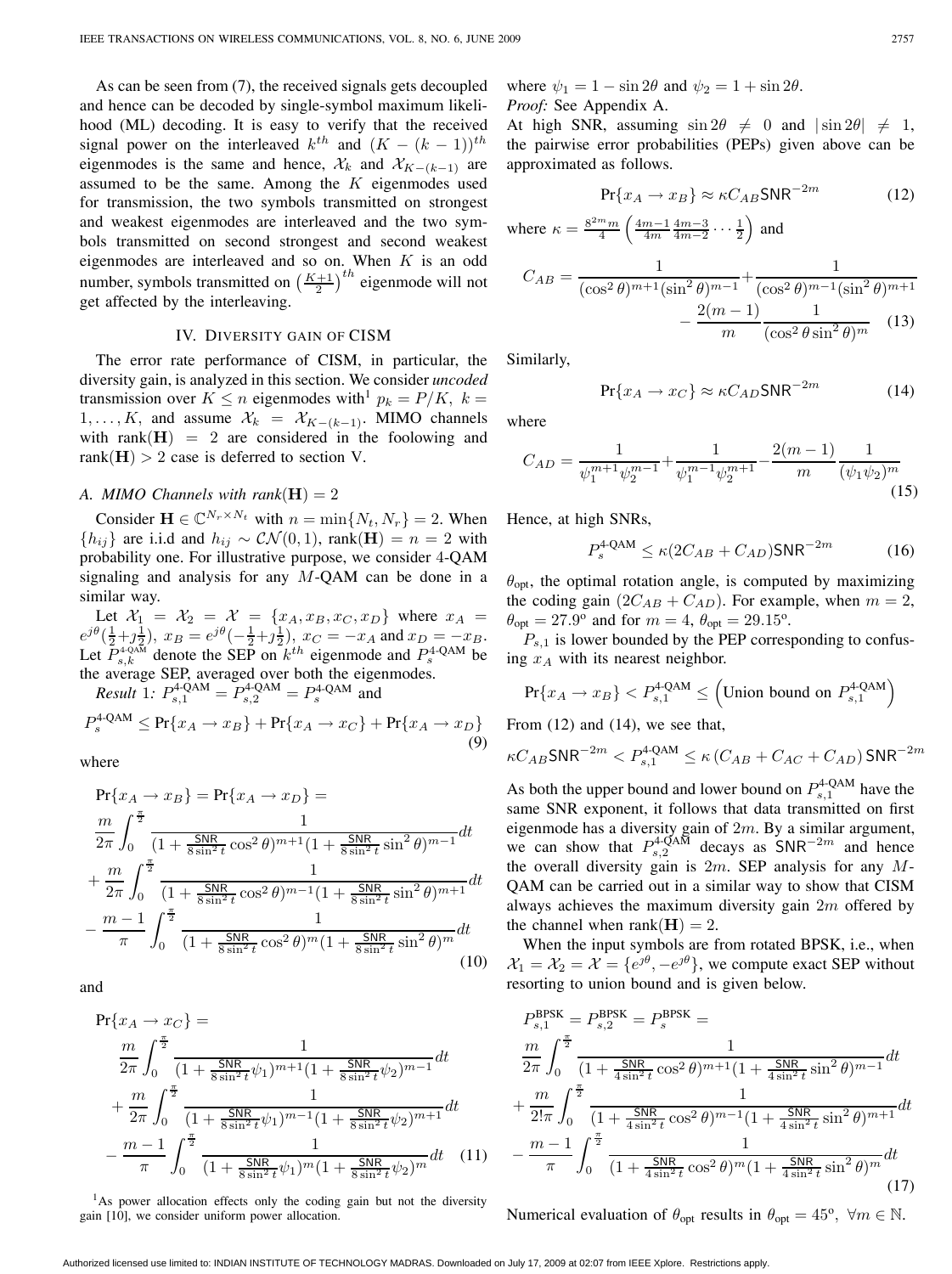#### V. DIVERSITY-MULTIPLEXING TRADEOFF OF CISM

In the following, we compute the SEP  $P_{s,k}$  when  $R_k$ , data rate on  $k^{th}$  eigenmode, scales with SNR as  $R_k = r_k \log SNR$ b/s/Hz,  $r_k \in [0, 1]$ , and obtain the DMT of CISM.

*Result* 2*:* The symbol error probability of  $k^{th}$  eigenmode at a multiplexing gain of  $r$  is given by

$$
P_{s,k} \doteq \text{SNR}^{-g_d^{\text{CSM}}(k)(1-r_k)} \ r_k \in [0, 1] \tag{18}
$$

where

$$
g_d^{\text{CSM}}(k) = \max\{g_d(k), g_d(K - (k - 1))\} \tag{19}
$$

and  $g_d(k)=(m - k + 1)(n - k + 1)$ . *Proof:* See Appendix B.

The classical diversity gain of  $k^{th}$  data stream can be obtained by making  $r_k = 0$  in (18).

*Remark* 1: The (classical) diversity gain of  $k^{th}$  data stream in CISM is given by

$$
g_d^{\text{CSM}}(k) = (m - i + 1)(n - i + 1), \ k = 1, ..., K \qquad (20)
$$

where  $i = \min\{k, K - (k-1)\}\$ . It follows from (3) and (19). Note that  $g_G^{\text{CSM}}(k) = g_d^{\text{CSM}}(K - (k-1))$ . Letting  $n = 2$  and  $K = 2$  it can be noticed that remark 1 is consistent with  $K = 2$ , it can be noticed that remark 1 is consistent with the results obtained in section IV. Remark 1 shows that, coordinate interleaving two data streams transmitted over two eigenmodes having different diversity gains would make the diversity gain of both the streams equal to the diversity gain of stronger eigenmode. Thus, CISM improves the diversity gains of the weaker eigenmodes resulting in a significant gain in the overall diversity, as shown by the following remark.

*Remark* 2*:* The overall (classical) diversity gain of CISM with  $K \leq n$  is given by

$$
g_d^{\text{CSM}} = \left(m - \left\lfloor \frac{K+1}{2} \right\rfloor + 1\right) \left(n - \left\lfloor \frac{K+1}{2} \right\rfloor + 1\right) (21)
$$

SVDTR, as well as many advanced diagonal transceivers such as those proposed in [8], have an overall diversity gain of  $g_d =$  $(m-K+1)(n-K+1)$ [10]. Hence, for any choice of K, 1 <  $K \leq n$ , CISM results in a significantly higher diversity gain than existing diagonal transceivers. When  $K = 1$ , both CISM and SVDTR reduces to MEBF. Now, we proceed to determine the DMT achieved by CISM.

When  $K = n = 2$ ,  $P_{s,1} \doteq \textsf{SNR}^{-2m(1-r_1)}$  and  $P_{s,2} \doteq \textsf{IP}^{-2m(1-r_2)}$ . Dividing the total input data rate  $R =$  $SNR^{-2m(1-r_2)}$ . Dividing the total input data rate  $R =$ <br>r log SNR  $r \in [0, 2]$  equally between the two eigenmodes  $r \log SNR$ ,  $r \in [0, 2]$ , equally between the two eigenmodes results in the following.

*Remark* 3: Over rank 2 MIMO channels, CISM achieves the DMT given by,

$$
d^{\text{CISM}}(r) = 2m(1 - r/2), \quad r \in [0, 2] \tag{22}
$$

Fig. 1 shows the DMT for  $4 \times 2$  MIMO channel. The tradeoff for SVDTR (or, multiple beamforming), and MEBF are derived in [12]. The figure also shows the optimal tradeoff of the MIMO channel with coding across space and time ("Optimal tradeoff") and "space-only coding" *without CSI at the transmitter*, derived in [2]. The UCD-VBLAST transceiver achieves the optimal open-loop tradeoff [9] and hence, the "Optimal tradeoff" curve also shows the DMT of UCD-VBLAST. Note that CISM is space-only coding *with* CSI at the transmitter.



Fig. 1. Diversity-Multiplexing tradeoff comparisons of different schemes over  $4 \times 2$  MIMO channel.

When  $n > 2$  and  $K > 2$ , CISM results in un-equal<br>diversity gains  $\{g_d^{\text{CSM}}(k)\}_{k=1}^K$  and the overall diversity gain<br>is determined by  $\min_{\theta} \{g_d^{\text{CSM}}(k)\}_{k=1}^K$  with uniform rate allois determined by  $\min\{g_{\text{d}}^{\text{GSM}}(k)\}_{k=1}^K$ . With uniform rate allo-<br>cation  $(r_k) = r/K - 1$ . K) across all the K active cation  $(r_k = r/K, k = 1, ..., K)$  across all the K active eigenmodes,

$$
d^{\text{CSM}}(r) = g_d^{\text{CSM}}(i)(1 - r/K), \quad r \in [0, K] \tag{23}
$$

where  $i = \lfloor \frac{K+1}{2} \rfloor$  and  $g_d^{\text{GSM}}(i)$  is given by (20). The tradeoff can be improved by finding the optimal number of active eigenmodes  $(K^*)$  for each input rate r, and by optimally distributing the rate across the active modes. We note that, a similar analysis has been reported in [12] for multiple beamforming. Define  $G_d^{\text{CSM}}(2k-1) := g_d^{\text{CSM}}(k)$  for  $k =$ <br>1  $\frac{n+1}{2}$  and  $G_{\text{CSM}}(k) := g_d^{\text{CSM}}(k)$  for  $k = 1$   $\frac{n}{2}$ 1,...,  $\lfloor \frac{n+1}{2} \rfloor$  and  $G_{d}^{\text{CSM}}(2k) := g_{d}^{\text{CSM}}(k)$  for  $k = 1, ..., \lfloor \frac{n}{2} \rfloor$ <br>and  $G^{\text{CSM}}(n+1) := 0$  Let  $D(K, n) = G^{\text{CSM}}(1)(1 - x)$ and  $G_{\text{d}}^{\text{CSM}}(n+1) := 0$ . Let  $D(K,r) = G_{\text{d}}^{\text{CSM}}(1)(1 - r_1) =$ <br> $\cdots = G_{\text{CSM}}(K)(1 - r_K)$ .  $K \leq n$ . We need to find  $K^*$ .  $\cdots = G_{\text{d}}^{\text{CSM}}(K)(1 - r_K), K \leq n$ . We need to find  $K^* =$ <br>may  $D(K, r)$  subject to the constraint  $\sum^{K^*} r_k = r_k$ . This  $\frac{K}{K}$  results in  $D(K,r)$  subject to the constraint  $\sum_{k=1}^{K^*} r_k = r$ . This

$$
K^* = \arg\max_{K} D(K, r) = \arg\max_{K} \left( \frac{K - r}{\sum_{i=1}^{K} \left( 1/G_d^{\text{CSM}}(i) \right)} \right)
$$
(24)

with optimal rate allocation given by

$$
r_k = 1 - \frac{D(K^*, r)}{G_d^{\text{CSM}}(k)}, \quad k = 1, \dots, K^*
$$
 (25)

Connecting the points  $(r(k), d(k))$ , where

$$
\mathsf{r}(k) = \begin{cases} 0 & k = 0\\ k - G_d^{\text{CSM}}(k+1) \left( \sum_{i=1}^k 1/G_d^{\text{CSM}}(i) \right) & 0 < k < n\\ n & k = n \end{cases}
$$
(26)

and

$$
d(k) = G_d^{\text{CSM}}(k+1) \quad k = 0, ..., n \tag{27}
$$

gives the DMT curve. Transition points are obtained by equating  $D(i, r(i)) = D(i + 1, r(i)), i = 1, ..., n - 1.$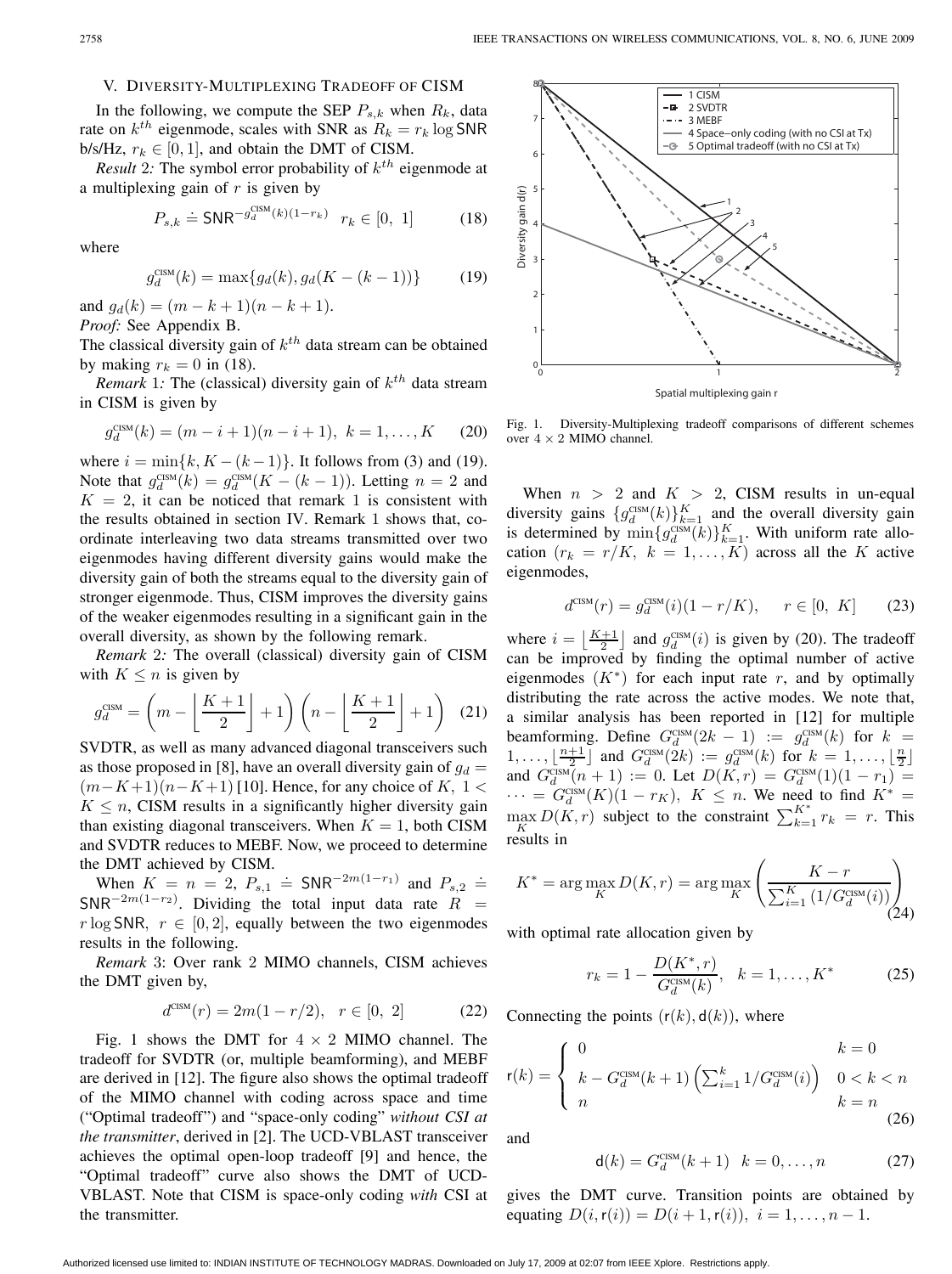

Fig. 2. Diversity-Multiplexing tradeoff comparisons of different schemes over  $4 \times 4$  MIMO channel.

#### *A. CISM with multi-dimensional signaling*

Intrigued by (22), we investigate the DMT of CISM over rank n MIMO channels when the input symbols are from rotated n-dimensional QAM constellations. An n-dimensional QAM signal set is obtained as the Cartesian product of  $n/2$ two-dimensional QAM signal sets [16]. To send b bits in  $n$ -dimensions, the  $n$ -dimensional constellation will have (at least)  $2<sup>b</sup>$  points. A symbol vector from a rotated *n*-dimensional constellation is denoted by  $\underline{x}_k = \underline{v}_k \Phi, \underline{x}_k \in \mathbb{R}^n$ , where,  $v_k = (v_k(1), \ldots, v_k(n)) \in \mathbb{Z}^n$  is the un-rotated *n*-dimensional QAM symbol and **Φ** is a rotation matrix chosen such that  $x_k(i) \neq x_l(i), \ 1 \leq k, l \leq 2^b, k \neq l.$ 

To achieve an overall input data rate of  $R = r \log SNR$ b/s/Hz,  $r \in [0, n]$ , we choose two *n*-dimensional symbols (say,  $x_1$  and  $x_2$ ) carrying  $R/2$  bits each. The symbols are interleaved to obtain  $\tilde{\mathbf{x}} \in \mathbb{C}^n$  where

$$
\tilde{x}_i = x_1(i) + jx_2(i), \ i = 1, \dots, n \tag{28}
$$

The received vector  $\tilde{\mathbf{r}} = \Lambda \mathbf{P} \tilde{\mathbf{x}} + \mathbf{w}$  is de-interleaved to obtain  $r_1 = \Re \tilde{r}$  and  $r_2 = \Im \tilde{r}$  where

$$
r_i(j) = \sqrt{\lambda_j p_j} x_i(j) + w_j, \ i = 1, 2; \ j = 1, \dots, n \quad (29)
$$

 $\hat{x}_i$  are obtained from  $r_i$  through single (*n*-dimensional) symbol ML decoding.

*Result* 3*:* DMT achieved by CISM over rank <sup>n</sup> MIMO channels with input symbols from rotated  $n$ -dimensional constellations is given by

$$
d(r) = mn\left(1 - \frac{r}{n}\right), \quad r \in [0, n] \tag{30}
$$

*Proof:* See Appendix C.

Fig. 2 compares DMT achieved by different schemes over  $4 \times 4$  MIMO channel. DMT of CISM with 2-dimensional signaling is plotted according to (26) and (27) and it outperforms SVDTR and MEBF. As shown by (30), DMT achieved by CISM with 4-dimensional input symbols is a straight line connecting the endpoints  $(0, 16)$  and  $(4, 0)$ . Note that the improved tradeoff with  $n$ -dimensional symbols is achieved at the cost of higher decoding complexity.



Fig. 3. Example 1: Symbol error probability of SVDTR and CISM over  $2 \times 2$  MIMO channel with BPSK signaling. Note that CISM Avg =  $CISM$  Eigch $1 = CISM$  Eigch $2$ .

Result 3 may be interpreted as, in MIMO channels, it is possible to achieve a linear DMT connecting the end points  $(0, mn)$  and  $(n, 0)$  with *space-only* coding *with* perfect CSI at both ends. CISM achieves this with appropriate signaling.

#### VI. SIMULATION RESULTS

This section reports SEP of the proposed CISM transceiver, evaluated through Monte Carlo simulations. We consider block-fading channel and *uncoded* data transmission over  $K = n$  eigenmodes with  $p_k = P/n$ ,  $k = 1, ..., n$  and  $P = 1$ .

*Example 1:* For  $N_t = 2$  and  $N_r = 2$ , the SEP of SVDTR and CISM is plotted in Fig. 3. Data symbols are drawn from BPSK constellation rotated by  $\theta_{\text{opt}} = 45^{\circ}$ . "SVDTR Eigch $k$ " and "CISM Eigch $k$ " refers to  $k^{th}$  eigen subchannel of SVDTR and CISM, respectively. "SVDTR Avg" and "CISM Avg" denote the overall SEP of SVDTR and CISM, respectively. In SVDTR, as shown in [10], the second eigenmode drastically degrades the overall SEP. In CISM, both the eigenmodes have equal SEP with  $4<sup>th</sup>$  order diversity. Analytical SEP, plotted by evaluating (17) with  $m = 2$ , matches exactly with the simulation results.

*Example 2:* Consider CISM over  $2 \times 2$  MIMO channel with data symbols from 4-QAM constellation rotated by  $\theta_{opt} = 27.9^{\circ}$ . Note that  $\theta_{opt}$  is different from 31.7175° which is the optimal rotation angle when both the channels are Rayleigh fading channels with unit diversity gain [17]. Fig. 4 compares the SEP obtained through simulations with the union bound given by (9). It also shows the SEP of UCD-VBLAST which involves unitary precoding along with optimal power allocation [9]. Both UCD-VBLAST and CISM achieve maximum diversity gain of 4 but CISM (with uniform power allocation) has slightly lower coding gain. "CISM+PL" denotes CISM with power allocation given by  $p_k = \frac{2P}{K} \frac{\lambda_k}{\lambda_k + \lambda_{K-(k-1)}}$ ,  $k = 1$ ,  $K$ , It can be verified that this power allocation results  $1, \ldots, K$ . It can be verified that this power allocation results in higher received SNR compared to uniform power allocation. The power allocation given above is a heuristic one and determining the optimal power allocation will be considered in the future work. Further, since the DMT of UCD-VBLAST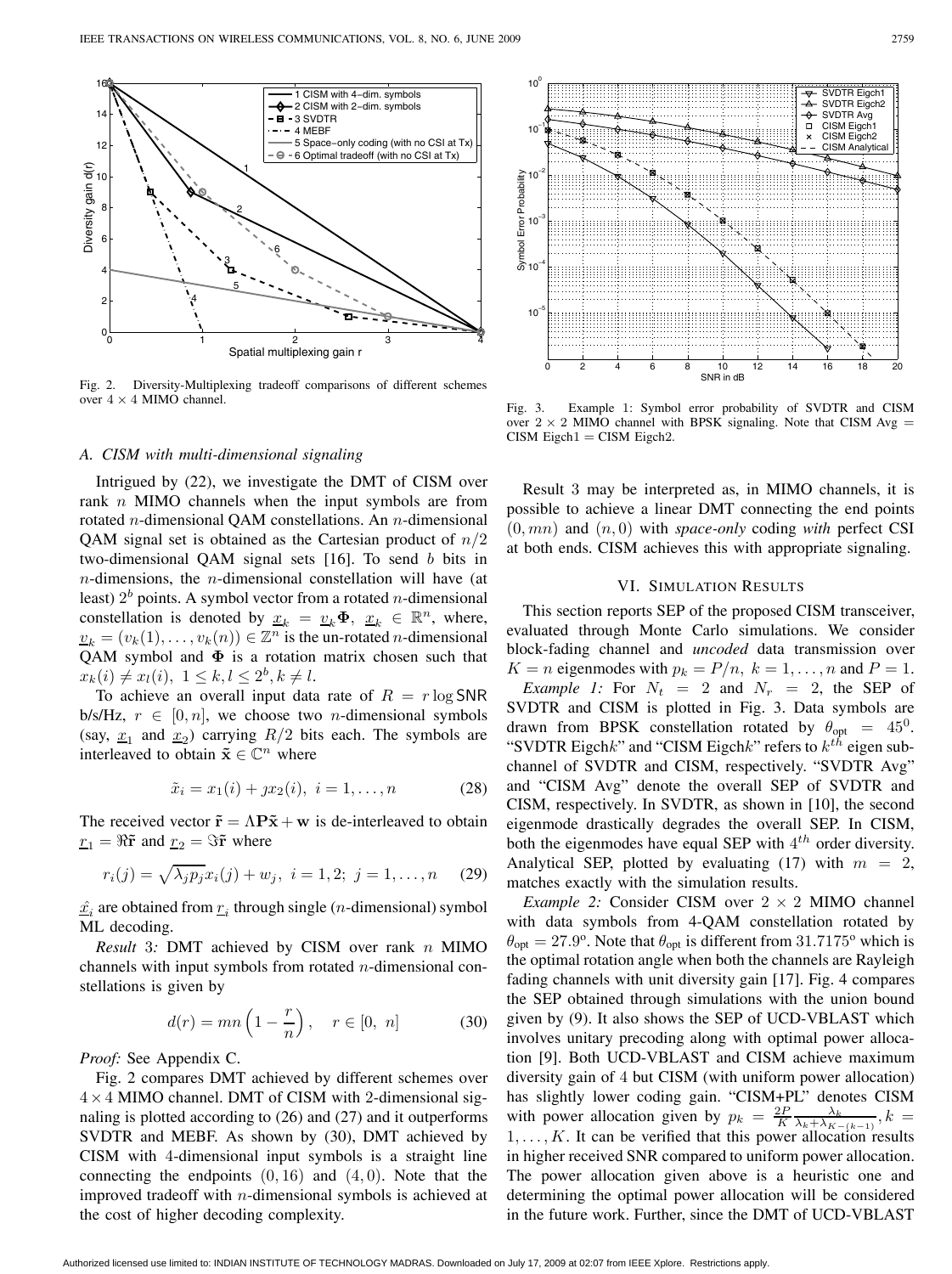

Fig. 4. Example 2: Symbol error probability of SVDTR and CISM over  $2 \times 2$  MIMO channel with 4-QAM signaling. Note that CISM Avg=CISM Eigch1 =CISM Eigch2.



Fig. 5. Example 3: Symbol error probability of SVDTR and CISM over 4×3 MIMO channel with 4-QAM signaling. Note that SVDTR Eigch2=CISM Eigch2 and CISM Eigch1=CISM Eigch3.

is same as that of optimal tradeoff *without* CSI at the transmitter, CISM achieves a higher  $d(r)$  than UCD-VBLAST for  $0 < r < n$  (cf. Fig. 1).

*Example 3:* Fig. 5 shows SEP of CISM over  $4 \times 3$  MIMO channel with input symbols from 4-QAM constellation rotated by 27<sup>o</sup>. Co-ordinates of the symbols transmitted on first and third eigenmodes are interleaved and hence, they have the same SEP. CISM Eigch1 and CISM Eigch3 are parallel to SVDTR Eigch1 showing that  $g_d^{\text{CSM}}(1) = g_d^{\text{CSM}}(3) = g_d(1) =$ <br>12. This justifies remark 1. As the data stream transmitted 12. This justifies remark 1. As the data stream transmitted on second eigenmode does not get effected by interleaving, it has same SEP as SVDTR Eigch2. Hence, CISM with 2 dimensional signaling achieves an overall diversity of  $g_d^{\text{CSM}} =$ differentiational signaling activity at overall diversity of  $g_d =$ <br> $g_d(2) = 6$ . "CISM Avg. with 3-dim. signaling" shows the average SEP of CISM when input symbols are from rotated 3-dimensional QAM constellation. As can be seen, SEP of 3 dimensional signaling has the same slope as that of SVDTR Eigch1 and achieves the maximum diversity gain of 12.

#### VII. CONCLUSIONS

With perfect CSI at both ends of the link, a MIMO channel can be diagonalized and multiple data streams can be sent in parallel on the resulting eigenmodes. In most of the linear diagonal transceivers proposed to date, the weaker eigenmodes having low diversity gains drastically degrade the overall error rate performance. This paper proposed a novel transceiver, referred to as co-ordinate interleaved spatial multiplexing (CISM), that improves the diversity gains of the weaker eigenmodes. CISM diagonalizes the channel through SVD and interleaves the co-ordinates of the input symbols (from rotated QAM constellations) transmitted on strong and weak eigenmodes.

By computing the upper bound and lower bound on symbol error probability of the eigen sub-channels, the diversity gains of CISM have been determined. The analytical results, supported by simulation results, show that CISM achieves significantly higher overall diversity gain by improving the diversity of weaker eigenmodes. The diversity-multiplexing tradeoff analysis shows that, CISM achieves higher diversity gain at all multiplexing gains compared to the existing diagonal transceivers.

### APPENDIX A SEP OF <sup>4</sup>-QAM OVER RAYLEIGH MIMO CHANNELS  $(RANK(**H**) = 2)$

The joint pdf of the unordered eigenvalues of **W** is [18]

$$
f(\lambda_1, \lambda_2) = (2!K_{m,2})^{-1} e^{-(\lambda_1 + \lambda_2)} (\lambda_1^m \lambda_2^{m-2} + \lambda_1^{m-2} \lambda_2^m - 2\lambda_1^{m-1} \lambda_2^{m-1})
$$
 (31)

where  $K_{m,2} = (m-1)!(m-2)!$  is the normalizing constant.<br>Union bound on  $P_{s,1}^{4 \text{QAM}}$  is given by

$$
P_{s,1}^{4\text{-QAM}} \le \Pr\{x_A \to x_B\} + \Pr\{x_A \to x_C\} + \Pr\{x_A \to x_D\}
$$
\n(32)\n  
\n
$$
\Pr\{x_A \to x_B|\lambda_1, \lambda_2\} = Q\left(\frac{|u_A - u_B|}{2\sigma}\right)
$$
\n(33)

where  $u_A = \sqrt{\lambda_1 p_1} \Re x_A + \jmath \sqrt{\lambda_2 p_2} \Im x_A$ ,  $u_B = \sqrt{\lambda_1 p_1} \Re x_B + \lambda_2 \sqrt{\lambda_2 p_2} \Im x_A$ ,  $u_B = \sqrt{\lambda_1 p_1} \Re x_B + \lambda_3 \sqrt{\lambda_2 p_2} \Im x_A$ where  $u_A - \sqrt{\lambda_1 p_1} \lambda x_A + \sqrt{\lambda_2 p_2} \lambda x_A$ ,  $u_B - \sqrt{\lambda_1 p_1} \lambda x_B + \sqrt{\lambda_2 p_2} \lambda x_B$  and  $Q(\cdot)$  is the Gaussian *Q*-function. Substitution  $n_x - n_2 - P/2$  (uniform power allocation) ing  $p_1 = p_2 = P/2$  (uniform power allocation),

$$
Pr{x_A \to x_B} = E_{\lambda_1, \lambda_2} \left[ Q \left( \sqrt{\frac{P(\lambda_1 \cos^2 \theta + \lambda_2 \sin^2 \theta)}{4\sigma^2}} \right) \right]
$$
(34)

Using alternative form of Gaussian Q-function [19] given by  $Q(x) = \frac{1}{\pi} \int_0^{\frac{\pi}{2}} e^{\frac{-x^2}{2 \sin^2 t}} dt$ , along with (31) and by recalling that  $P/\sigma^2$  – SNR (34) can be evaluated to obtain (10). Due to  $P/\sigma^2 =$  SNR, (34) can be evaluated to obtain (10). Due to<br>symmetry  $Pr\{x_i \to x_0\} = Pr\{x_i \to x_0\}$ symmetry,  $Pr\{x_A \rightarrow x_D\} = Pr\{x_A \rightarrow x_B\}.$ 

$$
\Pr\{x_A \to x_C\} = E_{\lambda_1, \lambda_2} \left[ Q \left( \sqrt{\frac{P(\lambda_1 \psi_1 + \lambda_2 \psi_2)}{4\sigma^2}} \right) \right] \tag{35}
$$

where  $\psi_1 = 1 - \sin 2\theta$  and  $\psi_2 = 1 + \sin 2\theta$ . Pr $\{x_A \to x_C\}$ can be evaluated, similar to  $Pr\{x_A \rightarrow x_B\}$ , to get (11). Union bound on  $P_{s,1}^{4\text{-QAM}}$  can be computed by substituting (10) and (11) in (32). In a similar way, the union bound on  $P_{s,2}^{4\textrm{-QAM}}$ can be computed to show that it is equal to the union bound on  $P_{s,1}^{4\text{-QAM}}$ . This proves result 1.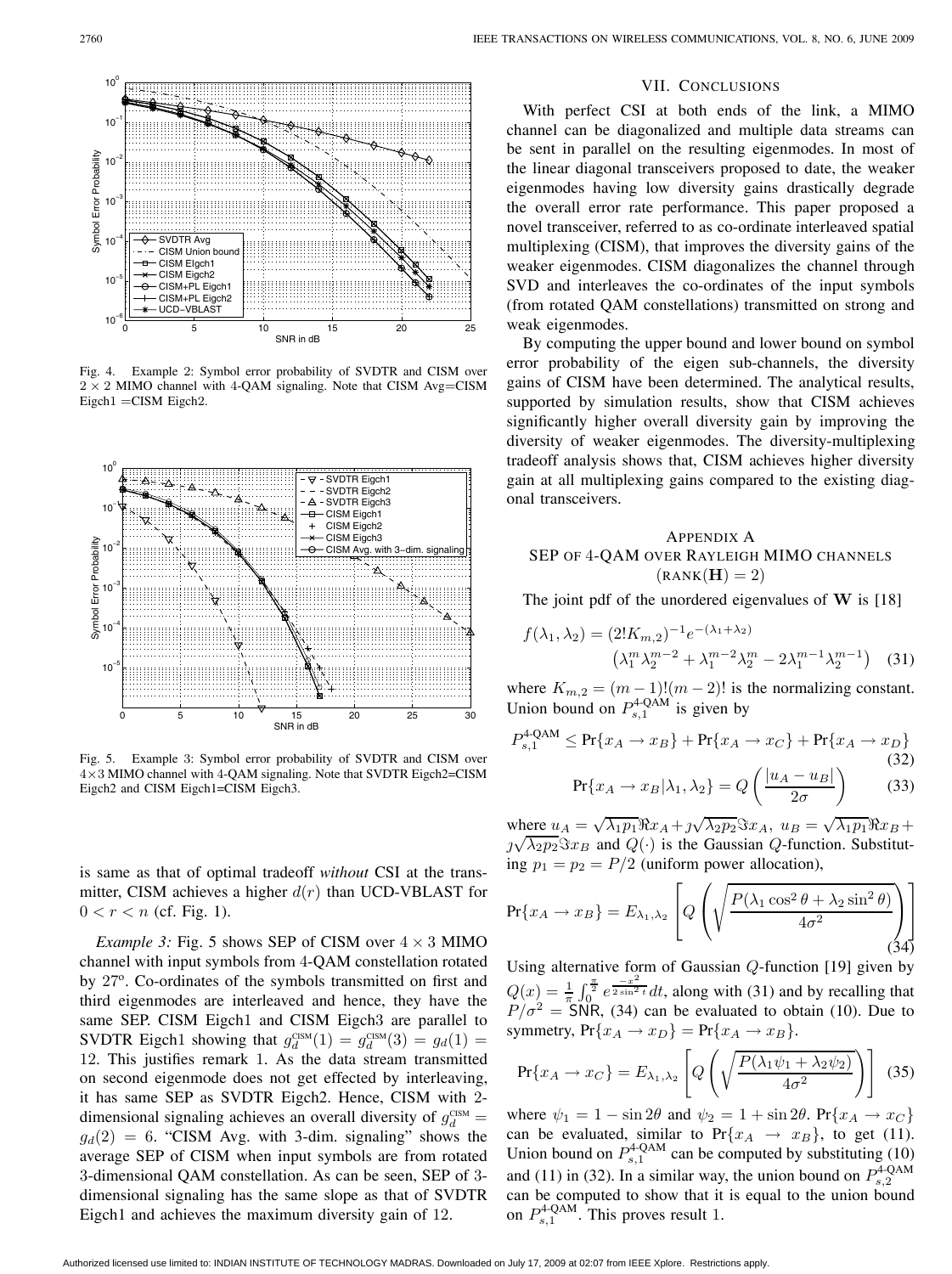#### APPENDIX B

## SEP OF  $k^{th}$  eigenmode when  $R_k = r_k \log \textsf{SNR}$  b/s/Hz

Let the input symbols are from a rotated QAM signal set whose size increases with SNR to satisfy  $R_k = r_k \log SNR$  $b/s/Hz$ . Assuming symbol  $x_l$  is transmitted, at high SNRs,

$$
\Pr\left\{x_l \to x_{\eta(l)}\right\} < \Pr\{\text{error}|x_l \text{ sent}\} \le \sum_{x_i \in \mathsf{X}_l} \Pr\left\{x_l \to x_i\right\} \tag{36}
$$

where  $x_{\eta(l)}$  is a nearest neighbor to  $x_l$  and  $X_l \subset e^{j\theta} \mathcal{X}$  is the set of nearest neighbors to  $x_l$ .

$$
\Pr\{x_l \to x_i | \lambda_k, \lambda_{K-(k-1)}\} = Q\left(\frac{|u_l - u_i|}{2\sigma}\right) \tag{37}
$$

where  $u_l = \sqrt{\lambda_k p_k} \Re x_l + \sqrt{\lambda_{K-(k-1)} p_{K-(k-1)}} \Im x_l$ , and<br> $u_l = \sqrt{\lambda_k p_{K-}(k-1)} \Im x_{l-1} + \sqrt{\lambda_{K-(k-1)} p_{K-}(k-1)} \Im x_l$ , and where  $u_l = \sqrt{\lambda_k p_k} \Re x_l + \frac{1}{\sqrt{\lambda_{K-}(k-1)p_{K-}(k-1)}} \Im x_l$ . To evaluate<br>  $v_l = \sqrt{\lambda_k p_k} \Re x_l + \frac{1}{\sqrt{\lambda_{K-}(k-1)p_{K-}(k-1)}} \Im x_l$ . To evaluate  $Pr{x_l \rightarrow x_i}$ , we need  $f(\lambda_k, \lambda_{K-(k-1)})$ , the joint pdf of  $k^{th}$ and  $(K - (k-1))$ <sup>th</sup> ordered eigenvalues of **W**. For a central Wishart matrix **W**, *only* the joint pdf of *all* its eigenvalues is known<sup>2</sup> [18]. Hence, we make use of two results from [10] and [13] to evaluate  $Pr\{x_l \rightarrow x_i\}$ . As the symbols are from a rotated QAM constellation  $e^{j\theta} \mathcal{X}_k$ ,

$$
\Re x_l = a_l \cos \theta - b_l \sin \theta
$$
  

$$
\Im x_l = a_l \sin \theta + b_l \cos \theta
$$
 (38)

where  $a_l + jb_l \in \mathcal{X}_k$  (un-rotated QAM constellation) and  $\theta$ is chosen such that  $\Re x_l \neq \Re x_i$  and  $\Im x_l \neq \Im x_i$ ,  $\forall x_l, x_i \in$ <br> $\epsilon^{j\theta}$  X,  $l \neq i$  With uniform power allocation and using (38)  $e^{j\theta} \mathcal{X}_k, l \neq i$ . With uniform power allocation and using (38),

$$
|u_l - u_i| = \left[\frac{P}{K}\left(\lambda_k \left(\cos\theta(a_l - a_i) - \sin\theta(b_l - b_i)\right)^2 + \lambda_{K-(k-1)}\left(\cos\theta(b_l - b_i) + \sin\theta(a_l - a_i)\right)^2\right)\right]^{\frac{1}{2}}
$$
(39)

Consider  $(a_l - a_i)$  and  $(b_l - b_i)$ . While transmitting at  $R_k$ b/s/Hz, there are  $2^{R_k}$  points in the QAM constellation and, in each of the real and imaginary dimensions, there are  $2^{\frac{R_k}{2}}$ points. Distance between two adjacent points is  $1/2^{\frac{R_k}{2}}$  (recall<br>that  $\mathcal{X}_k$  has unit energy). Assuming that  $x_k$  and  $x_k$  are  $d^{li}$  and that  $\mathcal{X}_k$  has unit energy). Assuming that  $x_l$  and  $x_i$  are  $d_{re}^{li}$  and  $d_{im}^{li}$  symbols apart along the real and imaginary dimension, respectively,  $(a_l - a_i)$  is of the order of  $d_{re}^{li}/2^{\frac{R_k}{2}}$  and  $(b_l - b_i)$ is of the order of  $d_{im}^{li}/2^{\frac{R_k}{2}}$  [14].

Without loss of generality, assume  $k < K - (k - 1)$ , which implies  $0 < \lambda_{K-(k-1)} \leq \lambda_k$ . We bound  $|u_l - u_i|$ as,  $\sqrt{\lambda_k 2^{-R_k} c_1 P/K} < |u_l - u_i| \leq \sqrt{\lambda_k 2^{-R_k} c_2 P/K}$  where  $c_1 = \cos^2 \theta (d_{re}^{li})^2 + \sin^2 \theta (d_{im}^{li})^2 - 2 \cos \theta \sin \theta d_{re}^{li} d_{im}^{li}$  and<br> $c_2 = (d^{li})^2 + (d^{li})^2$ . Using the bounds on  $|u_1 - u_2|$  and  $c_2 = (d_{re}^{li})^2 + (d_{im}^{li})^2$ . Using the bounds on  $|u_l - u_i|$  and point that  $R_i = r_i \log SNR$  and  $P/\sigma^2 = SNR$  we get noting that  $R_k = r_k \log SNR$  and  $P/\sigma^2 = SNR$ , we get

$$
E_{\lambda_k} \left[ Q \left( \sqrt{\frac{\lambda_k \text{SNR}^{(1-r_k)} c_2}{4K}} \right) \right] \le \Pr\{x_l \to x_i\} <
$$

$$
E_{\lambda_k} \left[ Q \left( \sqrt{\frac{\lambda_k \text{SNR}^{(1-r_k)} c_1}{4K}} \right) \right] \quad (40)
$$

<sup>2</sup>When  $n = 2$  and  $K = 2$ ,  $f(\lambda_1, \lambda_2)$  is the joint pdf of *all* eigenvalues of **W** and  $P_{s,k}$ ,  $k = 1, 2$ , can be obtained *directly* by taking expectation over  $f(\lambda_1, \lambda_2)$  as done in appendix A.

Bounds on  $P_{s,k}$  depend only on  $f(\lambda_k)$ . First order expansion of  $f(\lambda_k)$ , derived in [10], is given by

$$
f(\lambda_k) = a_k \lambda_k^{d_k} + o\left(\lambda_k^{d_k}\right) \qquad k = 1, \dots, n \qquad (41)
$$

where

$$
d_k = (m - k + 1)(n - k + 1) - 1 \tag{42}
$$

(see Thm. 1 in [10] for  $a_k$ . It has no effect on diversity gain.) Using  $(41)$  in  $(40)$  and using proposition 1 from [13], we get  $P_{li}^{\text{LB}} \leq \Pr\{x_l \to x_i\} \leq P_{li}^{\text{UB}}$ , where

$$
P_{li}^{\text{LB}} = C \left( \frac{c_2}{4K} \text{SNR}^{1-r_k} \right)^{-(d_k+1)} + o \left( \left( \text{SNR}^{1-r_k} \right)^{-(d_k+1)} \right)
$$
  

$$
P_{li}^{\text{UB}} = C \left( \frac{c_1}{4K} \text{SNR}^{1-r_k} \right)^{-(d_k+1)} + o \left( \left( \text{SNR}^{1-r_k} \right)^{-(d_k+1)} \right)
$$

Since both the upper bound and lower bound on  $Pr\{x_l \rightarrow x_i\}$ have the same SNR exponent,

$$
Pr{x_l \to x_i} = C_{li}^k SNR^{-(d_k+1)(1-r_k)}
$$
(43)

where  $C_{li}^{k}$  is the coding gain. It is easy to show that every PEP has the same SNR exponent. Thus, both the union bound and the lower bound on  $Pr\{error|x_l \text{ sent}\}\$ in (36) decays as  $SNR^{-(d_k+1)(1-r_k)}$ . Hence,  $Pr\{\text{error}|x_l \text{ sent}\}$  =  $C^k SNR^{-(d_k+1)(1-r_k)}$  and  $C_l^k$  SNR<sup>-(d<sub>k</sub>+1)(1-r<sub>k</sub>)</sup> and,

$$
P_{s,k} = \sum_{l=1}^{2^{R_k}} \Pr\{\text{error}|x_l \text{ sent}\} \cdot \Pr\{x_l \text{ sent}\}
$$
  
=SNR<sup>-(d\_k+1)(1-r\_k)</sup> (44)

where  $\dot{=}$  is the exponential equality [2]. Similarly,

$$
P_{s,K-(k-1)} \doteq \text{SNR}^{-(d_k+1)\left(1-r_{K-(k-1)}\right)} \tag{45}
$$

when  $R_{K-(k-1)} = r_{K-(k-1)} \log SNR$  b/s/Hz. As  $P_{s,k}$  =  $P_{s,K-(k-1)}$ ,  $R_k$  can be made equal to  $R_{K-(k-1)}$ . From (42) and (3),  $d_k + 1 = g_d(k)$ . Hence, result 2 is proved.

#### APPENDIX C PROOF OF RESULT 3

Let  $\underline{x}_i$  and  $\underline{x}_k$  are the two *n*-dimensional symbols transmitted at a given time. First we find  $Pr{\{\hat{x}_i \neq x_i\}}$ .

$$
Pr{\underline{x_i} \rightarrow \underline{x_j} | \underline{\lambda} = (\lambda_1, ..., \lambda_n)} = Q\left(\frac{|\underline{u}_i - \underline{u}_j|}{2\sigma}\right)
$$

where 
$$
\frac{|u_i - u_j|}{\sum_{t=1}^n \phi_{tt} v_i(t)} = \sqrt{\sum_{l=1}^n p_l \lambda_l (x_i(l) - x_j(l))^2}
$$
. Note that  $x_i(l) = \sum_{t=1}^n \phi_{tt} v_i(t)$  and  $x_j(l) = \sum_{t=1}^n \phi_{tt} v_j(t)$  and hence  $(x_i(l) - x_j(l))^2 = \sum_{t=1}^n \phi_{tt}^2 (v_i(t) - v_j(t))^2$ 

To meet a total input data rate of  $R = r \log SNR$  b/s/Hz/,  $r \leq n$ , the symbols  $\underline{x}_i$  and  $\underline{x}_k$  should carry  $R/2$  bits each, and hence, the *n*-dimensional constellation will have  $2^{R/2}$ points, with  $2^{R/2n}$  points in each dimension. The distance between adjacent points is  $2^{-R/2n} = \text{SNR}^{-r/2n}$ . Let  $\underline{v}_i$  and  $\underline{v}_j$  are  $d_t^{ij}$  symbols apart along  $t^{th}$  dimension, so that  $(\overline{v}_i(t) -$ <br> $(\cdot)^2$   $(\cdot)^{ij}$   $(25ND - r/n)$  This implies  $(\infty)^{1/2}$  $v_j(t)$ <sup>2</sup> =  $(d_t^{ij})$ <sup>2</sup>SNR<sup>-r/n</sup>. This implies,  $(x_i(l) - x_j(l))$ <br>  $\sum_{t=1}^{n} \phi_H^2 (d_t^{ij})$ <sup>2</sup>SNR<sup>-r/n</sup>. With  $p_l = P/n$ ,  $l = 1...$ , n, 2  $\sum_{t=1}^{n} \phi_{lt}^2 (d_t^{ij})^2$ SNR<sup>-r/n</sup>. With  $p_l = P/n$ ,  $l = 1 ... , n$ ,

$$
Pr{\underline{x}_i \rightarrow \underline{x}_j} = E_{\underline{\lambda}} \left[ Q \left( \sqrt{\frac{\sum_{l=1}^n \lambda_l \xi_l \mathsf{SNR}^{1-r/n}}{4n}} \right) \right]
$$
(46)

Authorized licensed use limited to: INDIAN INSTITUTE OF TECHNOLOGY MADRAS. Downloaded on July 17, 2009 at 02:07 from IEEE Xplore. Restrictions apply.